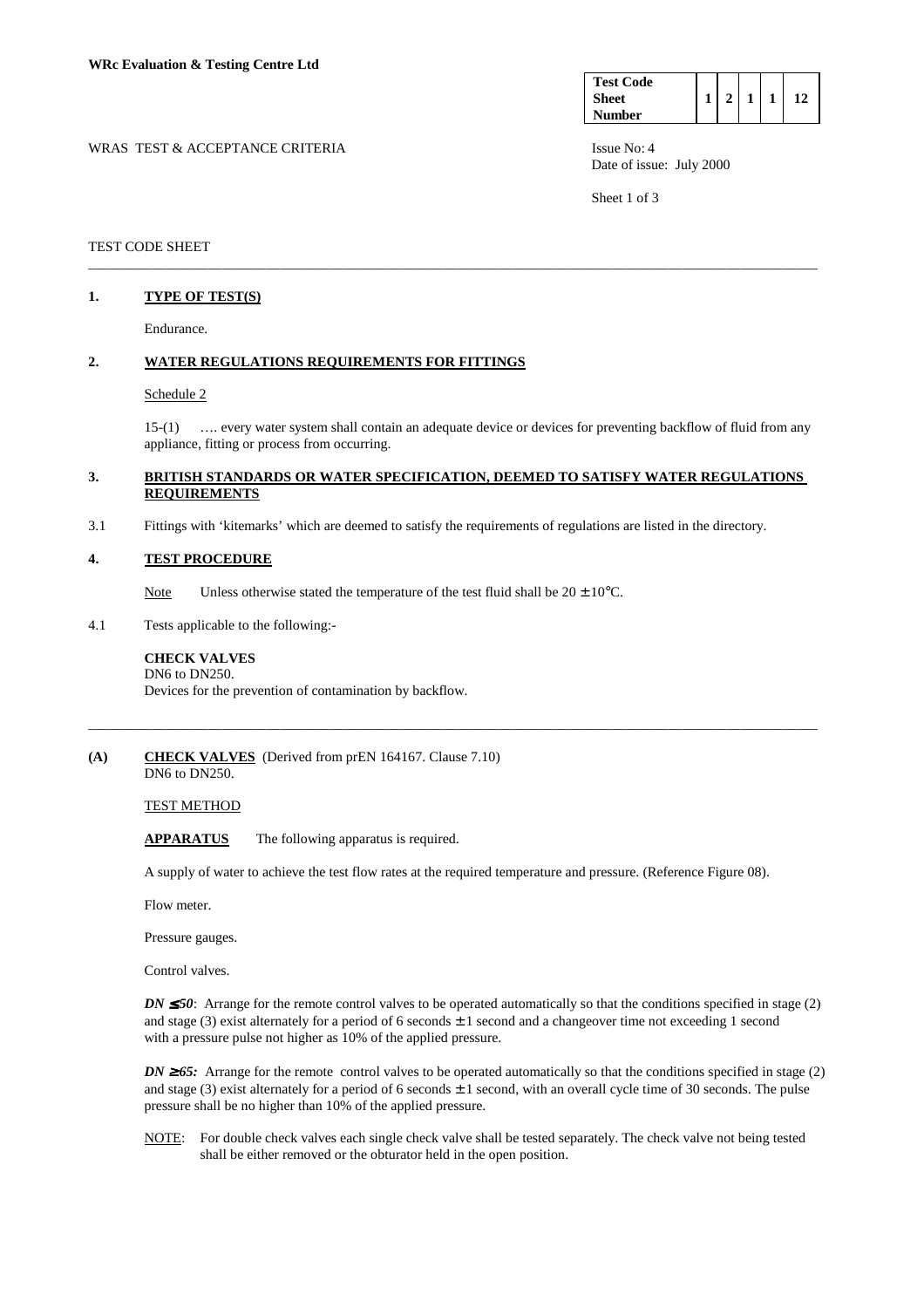| <b>Test Code</b> |  |  |  |
|------------------|--|--|--|
| Sheet            |  |  |  |
| Number           |  |  |  |

Issue No: 4 Date of issue: July 2000

Sheet 2 of 3

## **PROCEDURE** The procedure shall be as follows:-

(1) Install the check valve in the test rig, using appropriate adaptors, if necessary. (Reference Figure 08).

\_\_\_\_\_\_\_\_\_\_\_\_\_\_\_\_\_\_\_\_\_\_\_\_\_\_\_\_\_\_\_\_\_\_\_\_\_\_\_\_\_\_\_\_\_\_\_\_\_\_\_\_\_\_\_\_\_\_\_\_\_\_\_\_\_\_\_\_\_\_\_\_\_\_\_\_\_\_\_\_\_\_\_\_\_\_\_\_\_\_\_\_\_\_\_\_\_\_\_\_\_\_\_

 (2) With valves '1' and '2' open and valves '3' and '4' closed, adjust valve '5' to give a flow rate through the check valve equal to a flow rate as given in Table 08 (with a tolerance of  $\pm$  5%).

| Nominal size of<br>check valve - DN      | 6    | 8    | 10   | 15   | 20   | 25  | 32  | 40  | 50  |
|------------------------------------------|------|------|------|------|------|-----|-----|-----|-----|
| Endurance test<br>flow rate $-$ litres/s | 0.06 | 0.10 | 0.15 | 0.35 | 0.65 | 1.0 | 1.6 | 2.5 | 4.0 |
| Nominal size of<br>check valve - DN      | 65   | 80   | 100  | 125  | 150  | 200 | 250 |     |     |
| Endurance test<br>flow rate $-$ litres/s | 4.5  | 5.0  | 7.0  | 12   | 18   | 31  | 49  |     |     |

#### **Table 08**

- (3) With valves '3' and '4' open and valves '1' and '2' closed, adjust the supply pressure using valve '3' to  $10 \pm$ 0.5bar (reading on  $P_2$ ).
- NOTE: Having achieved the correct settings in stage (2) and stage (3) the pressure gauges  $P_1$  and  $P_2$  may be isolated.
- (4) *For check valves of sizes DN*  $\leq$  50. The temperature for the water supply shall be 90°C for one hour and then lowered to 65°C.
- (5) *For check valves of sizes DN* ≥ *65* The temperature for the water supply shall be 65°C.

# **5. ACCEPTANCE CRITERIA**

*Check valves DN*  $\leq 50$ : Repeat this cycle 80,000 times.

*Check valves DN*  $\geq 65$  : Repeat this cycle 25,000 times.

 There shall be no breakage, leakage or permanent deformation of the valve and shall meet the requirements of TCS 1111.9 and 2213.13.